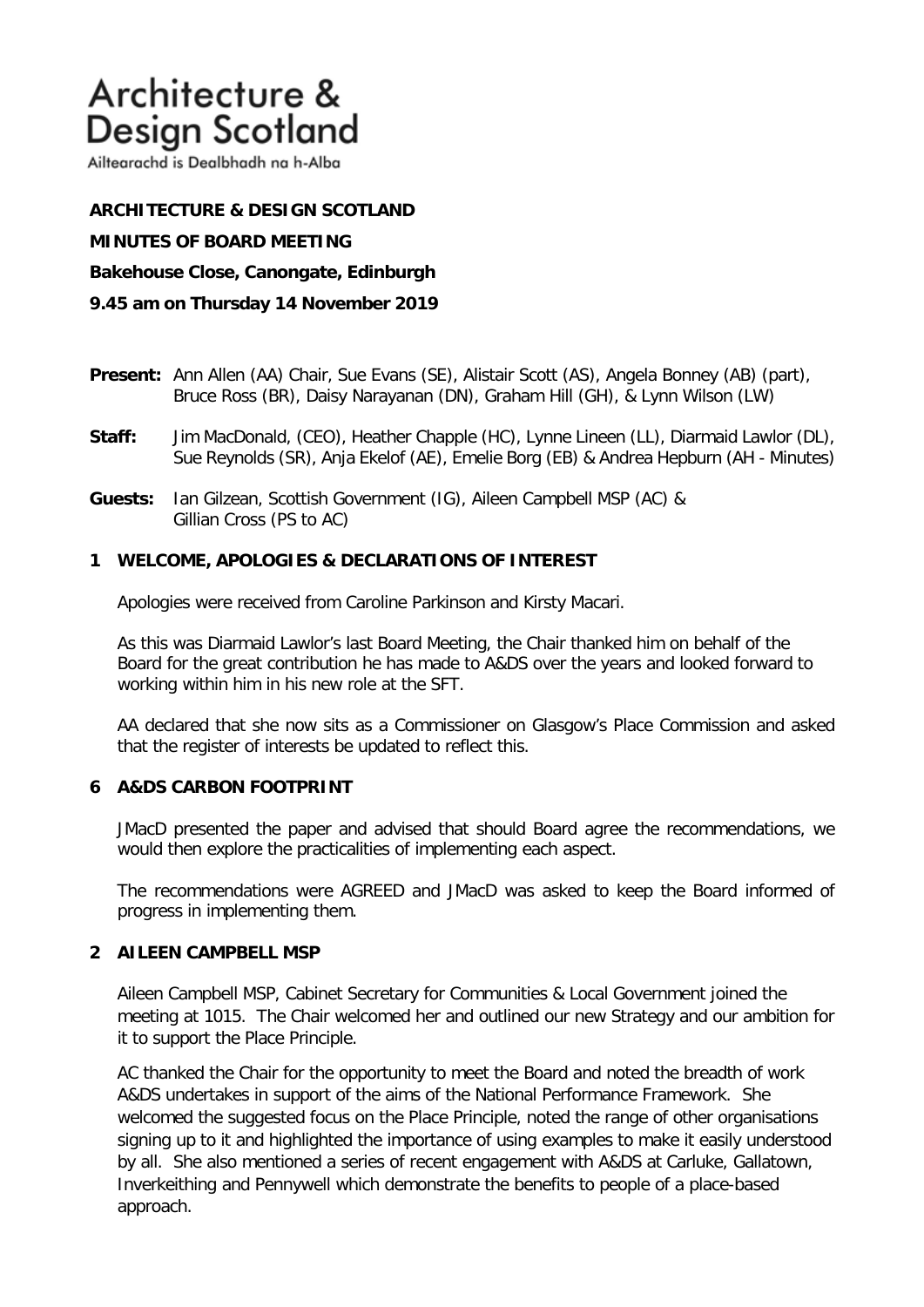AC thanked the Chair for the work A&DS does and looks forward to working with us in the future as the new strategy develops and would be keen to come back for further discussion before it is launched.

AA thanked AC for coming along and for her energy and enthusiasm for her work and our links.

## **3 CORPORATE STRATEGY**

JMacD highlighted that the purpose of the paper is to draw together the work of the first phase of the strategy development by setting out a proposed context and focus which will frame the final document.

 Following discussion, the recommendations were AGREED subject to adding in "sustaining" alongside "planning, designing and delivering" within the four focus areas. Therefore bullet points one and four would read as follows:-

- Being a leading organisation enabling the transformation of Scotland's places through the way they are planned, designed, delivered and sustained.
- Promoting the benefits of collaboration in planning, designing, delivering and sustaining our built environment.

## **4 STAKEHOLDER MAPPING WORKSHOP**

AE led a workshop to review the stakeholder map and identify the priorities for engagement around the strategy. AE will collate and circulate the results of this exercise to inform the next phase of the strategy development.

JMacD confirmed that approaches to individual stakeholders would be co-ordinated by his team.

## **5 SCOTLAND + VENICE**

JMacD presented the paper and ran through a series of queries that had been raised in advance by members. The purpose of the paper was to obtain 'in principle' support for the proposal that the Scotland + Venice partnership acquire a 4-year option on a venue to host both the Architecture and the Art Exhibitions. This support carries no financial risk and is subject to detailed feasibility and agreement with Scottish Ministers.

Following discussion, the recommendation was AGREED subject to further scrutiny by the Board of the detail if this proposal is agreed by Ministers.

# **7 ANNUAL REVIEW**

AE tabled a draft of this year's Annual Review for members to see ahead of publication. This year the theme is Place Principle and will feature four stories alongside highlights from the year. The document will be web-based but we will produce four postcards with QR codes which will take people to the web based version. We will promote stories through social media in December with the finalised limited number of hard copies distributed to the stakeholder list in the new year.

Board thanked AE and looked forward to receiving the published version.